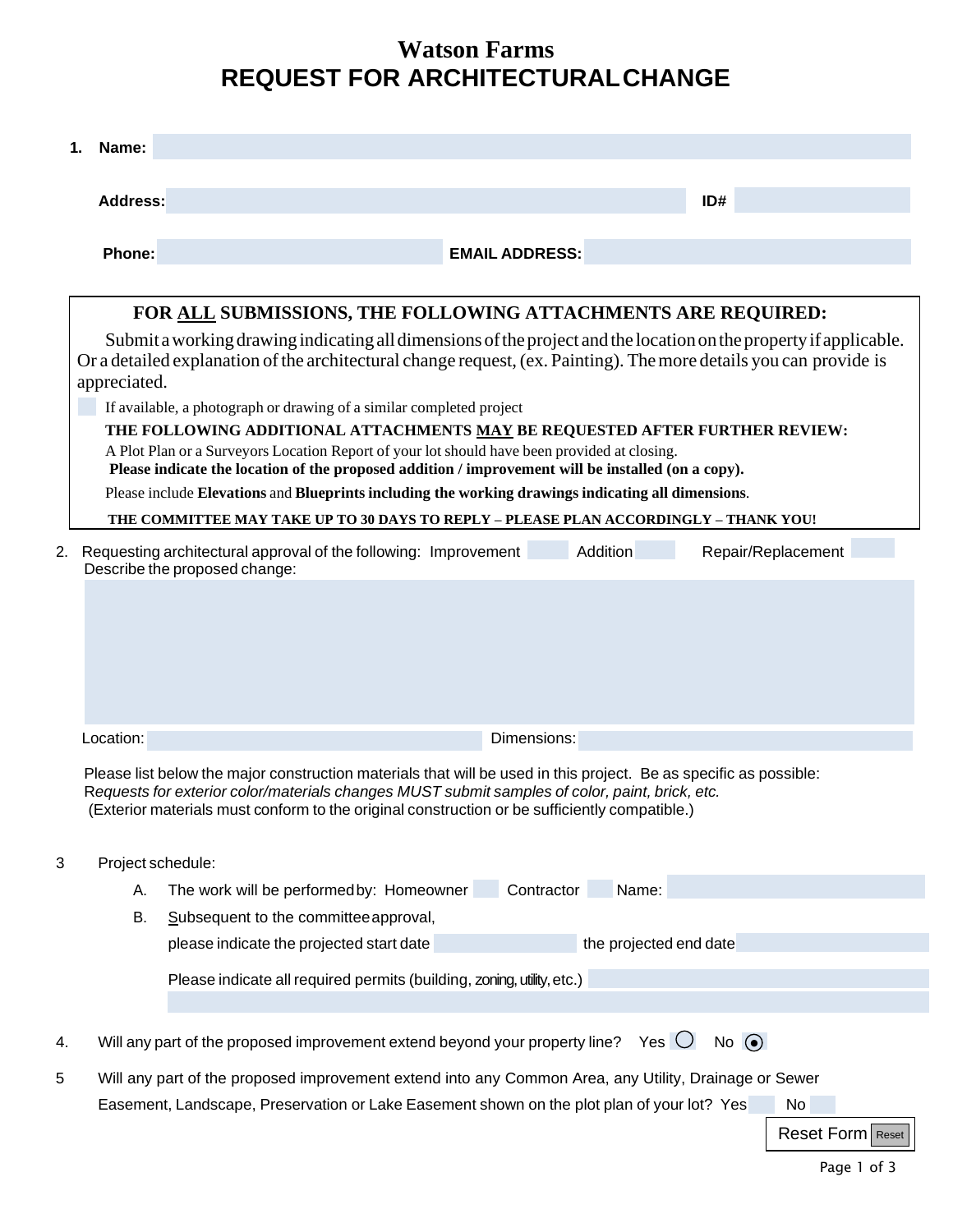### **ARCHITECTURAL CHANGE STANDARDS**

#### *I understand that under the Declaration and the rules and regulations, the Board will act on this request and provide me with a written response of their decision. I further understand and agree to the following provisions:*

- 1. No work or commitment of work will be made by me until I have received written approval.
- 2. All work will be done at my expense and all future upkeep will remain at my expense.
- 3. All work will be done expeditiously once commenced and will be done in a good workman-like manner by myself and/or a licensed and insuredcontractor.
- 4. All work not completed within 180 days from the date of approval MUST resubmit for Committee Approval.
- 5. I assume all liability and responsibility for all damage and/or injury which may result from performance of this work.
- 6. I will be responsible for the conduct of all persons, agents, contractors, and employees connected with this work.
- 7. I understand that *any and all improvements placed in a drainage, utility, sewer, landscape or other easement is at my risk*. I accept the responsibility for repair and/or replacement of improvements when utility, drainage or sewer principals, developer or other authorized party removes improvements for access to the easement.
- 8. I will be responsible for complying with, and will comply with, all applicable federal, state and local laws, codes, the community governing documents, regulations and requirements in connection with this work, and I will obtain any necessary governmental permits and approvals for the work. I understand and agree that the Association, it's Board of Directors, its Agent and/or the Committee have no responsibility with respect to such compliance and that the Board of Director's and/or its designated Committee's approval of this request shall not be understood as the making of any representation or warranty that the plans, specifications or work comply with any law, code, covenant, regulation and/or requirement.
- 9. This request will not be considered for approval if shall owner is more than 30 days delinquent on any assessment dues.

#### *I hereby acknowledge that I have read and understand the* **ARCHITECTURAL CHANGE STANDARDS** *set forth by the Board, as well as the Declaration of Covenants and Restrictions.*

#### **Homeowner's Signature: Date:** Date: Date: Date: Date: Date: Date: Date: Date: Date: Date: Date: Date: Date: Date: Date: Date: Date: Date: Date: Date: Date: Date: Date: Date: Date: Date: Date: Date: Date: Date: Date: Dat

**NOTE:** All submitted materials shall remain the property of the Association. You may wish to make a copy for your personal records.

#### **For ALL Submissions Be sure to include the requested attachments listed on the previous page. The more details you can provide is appreciated.**

Please return the completed documents to:

### **Omni Management Services PO Box 441570 Indianapolis, IN 46244 rmedsker@omni-property.com**

**Ph 317-541-0000 Fax 317-541-0002** 

#### *ForOfficeUseOnly* **Architectural Committee Action:**

( ) Approved as submitted

( ) Approved with restrictions as follows:

|  | Deferred: | Please | supply | additional | information: |
|--|-----------|--------|--------|------------|--------------|
|  | Denied:   |        | ARB    |            | Comments:    |
|  |           |        |        |            |              |
|  |           |        |        |            |              |

**Committee Signature: Date: Date: Date: Date: Date: Date: Date: Date: Date: Date: Date: Date: Date: Date: Date: Date: Date: Date: Date: Date: Date: Date: Date: Date: Date:**